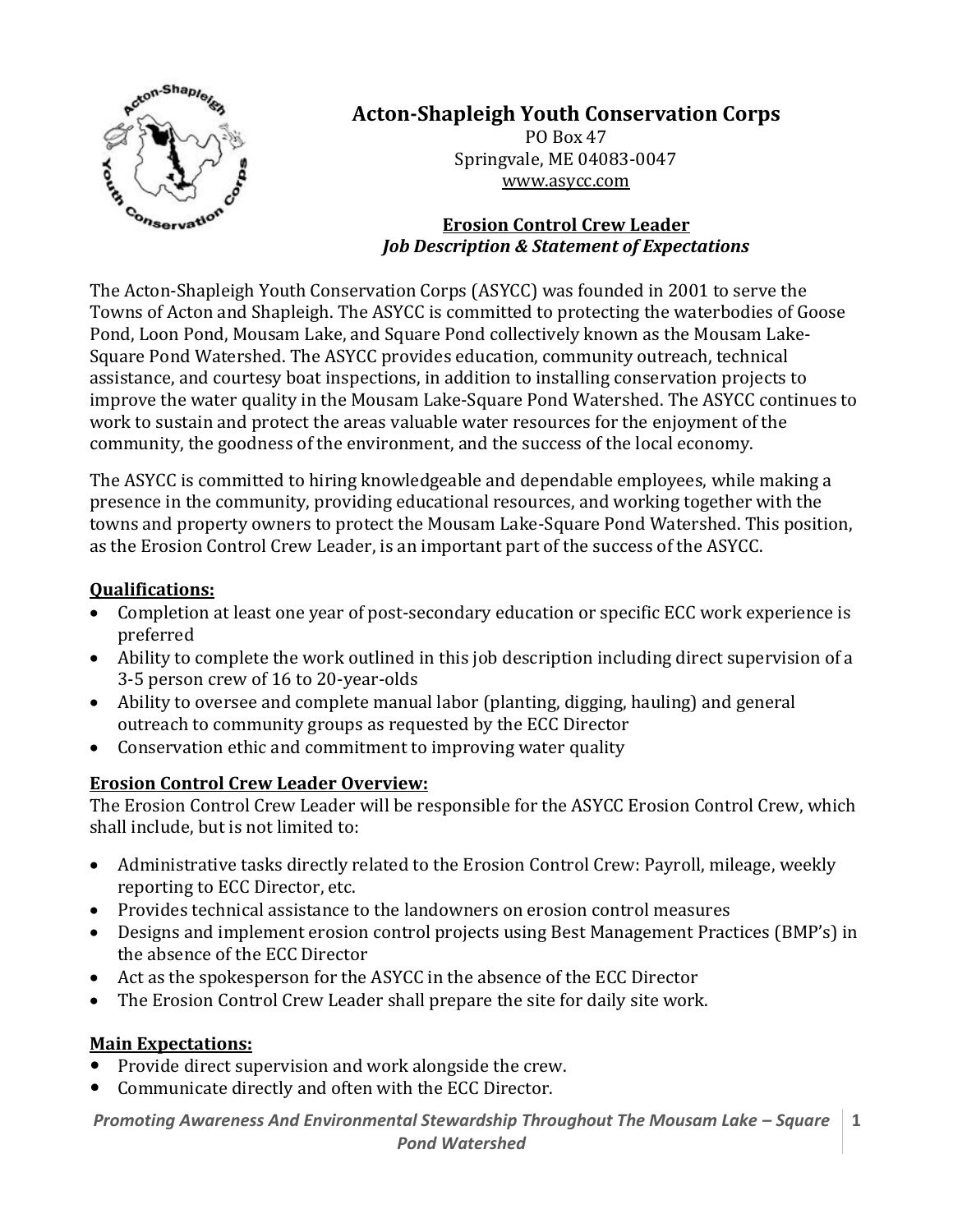Successfully implement site plans designed by the ECC Director.

## **Work Schedule:**

- The Erosion Control Crew will meet, and disperse, each workday from the "daily meeting" place" – to be determined.
- Site designs are not to be altered without ECC Director's approval.
- Train the crew on BMP installation techniques and ensure proper installation.
- Crew members are expected to work 8:00 a.m. to 2:30 p.m. each day, including one paid fifteen minute break and an unpaid half hour lunch break.
- The Erosion Control Crew shall be cancelled or delayed by the ECC Director in consultation with the Crew Leader by 7:30am that day, at the latest.
- 30-35 hours per week with one 30 minute unpaid break for lunch. (Monday thru Friday 8:00 am to 4:30 pm) Up to two Saturdays may be required to attend meetings;
- The rate of pay for this position will be competitive with other local jobs
- The Erosion Control Crew Leader is a temporary position. The Erosion Control Crew Leader season will run from approximately the third week of June through the second week of August.

## **Site Log**

- ECC Director will supply a written site design and copies of applicable permits
- Crew Leader to keep a detailed site log, to be completed on a daily basis.
- Input site log data into spreadsheets on a weekly basis.
- Ensure site photos are taken during and after installation.

## **Season Responsibilities:**

- Management of the Erosion Control Crew will consist of, but is not limited to, the following:
	- o *Training and managing the Erosion Control Crew; including disciplinary actions as required*
	- o *Insuring that work on projects is completed in a timely manner;*
	- o *Installing erosion control projects that meet the requirements of state and local permits and regulations*
	- o *Managing weekly timesheets and mileage of the Erosion Control Crew. Transmit information weekly to ECC Director*
	- o *Communicating with the ECC Director on a daily/weekly basis*
	- o *Assisting ECC Director with site assessments and other related tasks when necessary*

## **Conduct:**

- The ASYCC takes safety very seriously. The Erosion Control Crew Leader will be given guidelines for working in a safe manner. It is expected that these guidelines are followed.
- The ASYCC works on private property in the Mousam Lake Square Pond Watershed. The ASYCC asks that the Erosion Control Crew is respectful of the people and property that retain the ASYCC, and their neighbors.
- The ASYCC has a Zero Tolerance policy on harassment. This includes sexual harassment, bullying, outlandish behavior, and cursing or abusive language. Please consider yourself an ambassador of the ASYCC.
- The ECC Director shall and must be directly notified, as soon as possible, of any potential absences

*Promoting Awareness And Environmental Stewardship Throughout The Mousam Lake – Square Pond Watershed* **2**